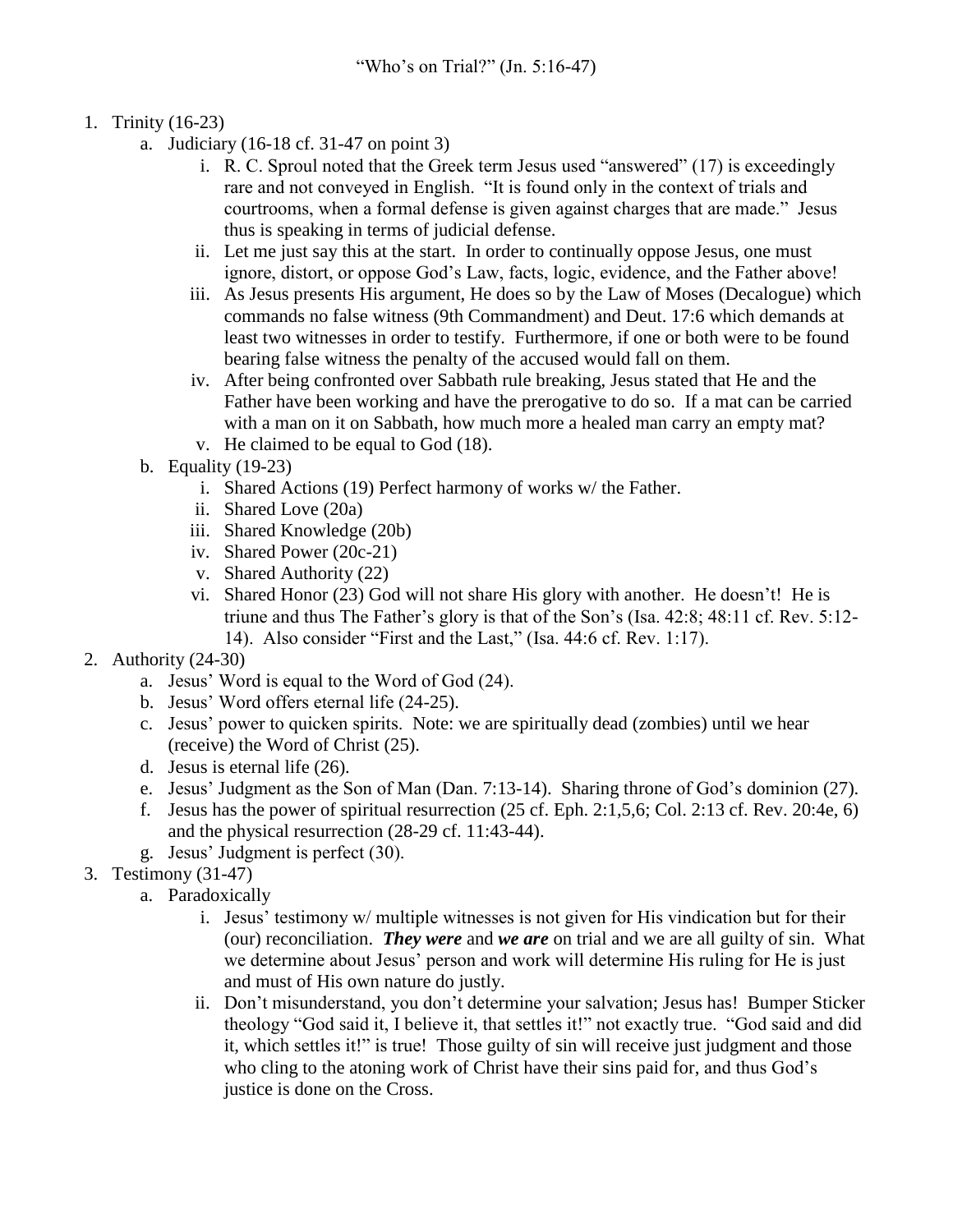- b. Multiplicity
	- i. Jesus and the Father (31-32) Though Jesus and the Father confer and they are the supreme witnesses, He proceeds to point to those who testify of Him. Because we are sinners, verification of witnesses is necessary in the Law. Nevertheless, Jn. 8:14-18!
	- ii. John (33-35) John was given as a witness for their sake. What is important to consider is that John, not Jesus, had the esteem and popularity of that time. Thus when John kept pointing to Jesus as greater than himself, he thus offered credence and credibility to Jesus' person.
	- iii. Works (36) Jesus offered signs, miracles, logic, divine wisdom, and righteous works as testimony to who He is.
	- iv. Father (37) We know at Jesus' baptism (Mat. 3:17) and afterward (Mat. 17:5) that the Father audibly affirmed Jesus' person and righteousness.
	- v. Scripture (38-44)
		- 1. Vv. 38-39 They misunderstood. How tragic to be scholars and teachers of the Scriptures and miss the overarching message?
		- 2. V. 40 They looked for salvation in all the right places yet did not allow what they found to soften their hardened hearts of pride, insecurity, and jealousy.
		- 3. V. 41 Can sinful man honor God? Did sinful man honor God?
		- 4. Vv, 42-43 Tragically, men are more apt to believe deception rather than truth.
		- 5. V. 44 reveals that their self-importance drives them to seek self-honor rather than obeying the greatest commandment.
	- vi. Moses' Testimony in Scripture (45-47)
		- 1. Obviously, Moses is found in and thus a part of the Scripture to which Jesus points.
		- 2. Moses represented the Law and both major sects of Jews acknowledged, in particular, his credibility. Thus Jesus points to Moses who pointed to Him viz. Deut. 18:15,18.
	- vii. Daniel's Testimony in Scripture (back to v. 27 & Dan. 7). Among a line of prophets, the esteemed Moses prophesied directly about Jesus. Daniel's conveyed vision (Dan 7:9-14) encompasses this entire narrative of Jesus' relationship in the trinity, divine authority, and testimony:
		- a. Trinity: The son of man comes on the clouds  $(=$  divinity v. 13) and approaches the Ancient of Days who is seated on the throne of judgment (9-10). This is God approaching God!
		- b. Authority: The son of man is given authority, dominion, and the kingdom which is everlasting.
		- c. Testimony: The son of man is prophesied in the context of a succession of empires which can be verified beginning with Babylon and ending in Greco Roman Empire having the Mede and Medo-Persian empires in between. This lends credence to the witness of Daniel's prophesy of the Son of Man to come – who would usher in and bring His Kingdom to fruition and fulfillment.
		- d. Additionally: Jesus clearly expounded on Daniel's prophesy of the resurrection (vv. 28-29 cf. Dan. 12:2).

Jesus is not on trial, the world is.